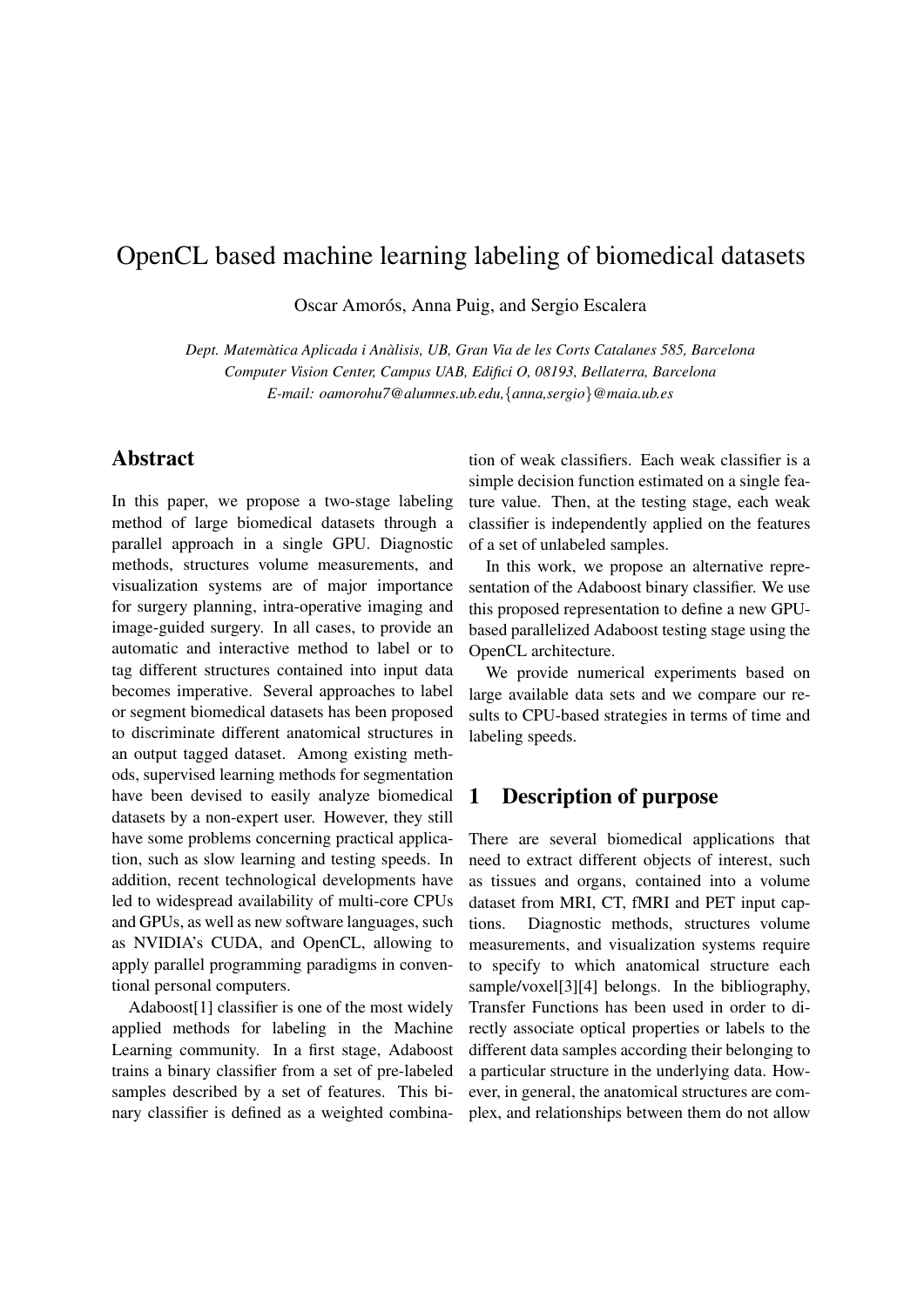to separate sufficiently the different structures. In these cases, Transfer Functions alone do not suffice in order to separate different objects and it becomes necessary to use labeling, or segmentation methods. In this sense, several approaches to label biomedical datasets has been proposed to discriminate different anatomical structures in an output tagged dataset depending on the used imaging modality. Among existing methods, supervised learning methods for segmentation have been devised to easily analyze biomedical datasets by a non-expert user. In a pre-process, an expert user, such a radiologist, should to identify a subset of samples of each anatomical structure. Then, during the learning step, the supervised method defines a classifier to be automatically used in the testing or classification stage. Since learning phase is carried on a pre-process, before labeling, the classifier can be used in different classifications several times by an inexpert users. Thus, to optimize the classification stage becomes imperative.

Thanks to the recent emerging technologies of multi-core CPUs and GPUs, as well as new software languages, such as NVIDIA's CUDA, and OpenCL[2], we propose to parallelize the classification step of a well-know supervised method, called Adaboost, in the GPU.

### 2 Method(s)

First of all, we revise of the state-of-the-art of the published methods on classification and their GPU-based implementations and we justify our proposed approach, that is three-fold:

- We propose an alternative representation of the Adaboost binary classifier.
- We use this proposed representation to define a new GPU-based parallelized Adaboost testing stage using the OpenCL architecture.
- We provide numerical experiments based on large available data sets and we compare our

results to CPU-based strategies in terms of time and labeling speeds.

#### 2.1 Adaboost binary classifier

Adaboost classifier is one of the most widely applied methods for labeling in the Machine Learning community. In this paper, we focus on the Discrete version of Adaboost, which has shown robust results in real applications. Given a set of  $N$  training samples  $(x_1, y_1), \ldots, (x_N, y_N)$ , with  $x_i$  a vector valued feature and  $y_i = -1$  or 1. We define  $F(x) = \sum_{1}^{M} c_f f_m(x)$  where each  $f_m(x)$  is a classifier producing values  $\pm 1$  and  $c_m$  are constants; the corresponding prediction is  $sign(F(x))$ . The Adaboost procedure trains the classifiers  $f_m(x)$  on weighed versions of the training sample, giving higher weights to cases that are currently misclassified. This is done for a sequence of weighted samples, and then the final classifier is defined to be a linear combination of the classifiers from each stage.  $E_w$  represents expectation over the training data with weights  $w = (w_1, w_2, ..., w_N)$ , and  $1(S)$ is the indicator of the set  $S$ . For a good generalization of  $F(x)$ , each  $f_m(x)$  is required to obtain a classification prediction just better than random. Thus, the most common "weak classifier"  $f_m$  is the "decision stump". For each  $f_m(x)$  we just need to compute a threshold value and a polarity to take a binary decision, selecting that one that minimizes the error based on the assigned weights. This simple combination of classifiers has demonstrated to reduce the variance error term of the final classifier  $F(x)$ .

In Algorithm 1, we show the *testing* of the final decision function  $F(x) = \sum_{1}^{M} c_f f_m(x)$  using the Discrete Adaboost algorithm with Decision Stump "weak classifier". Each Decision Stump  $f_m$  fits a threshold  $T_m$  and a polarity  $P_m$  over the selected  $m$ -th feature. In testing time,  $x^m$  corresponds to the value of the feature selected by  $f_m(x)$  on a test sample x. Note that  $c_m$  value is subtracted from  $F(x)$  if the hypothesis  $f_m(x)$  is not satisfied on the test sample. Otherwise, positive values of  $c_m$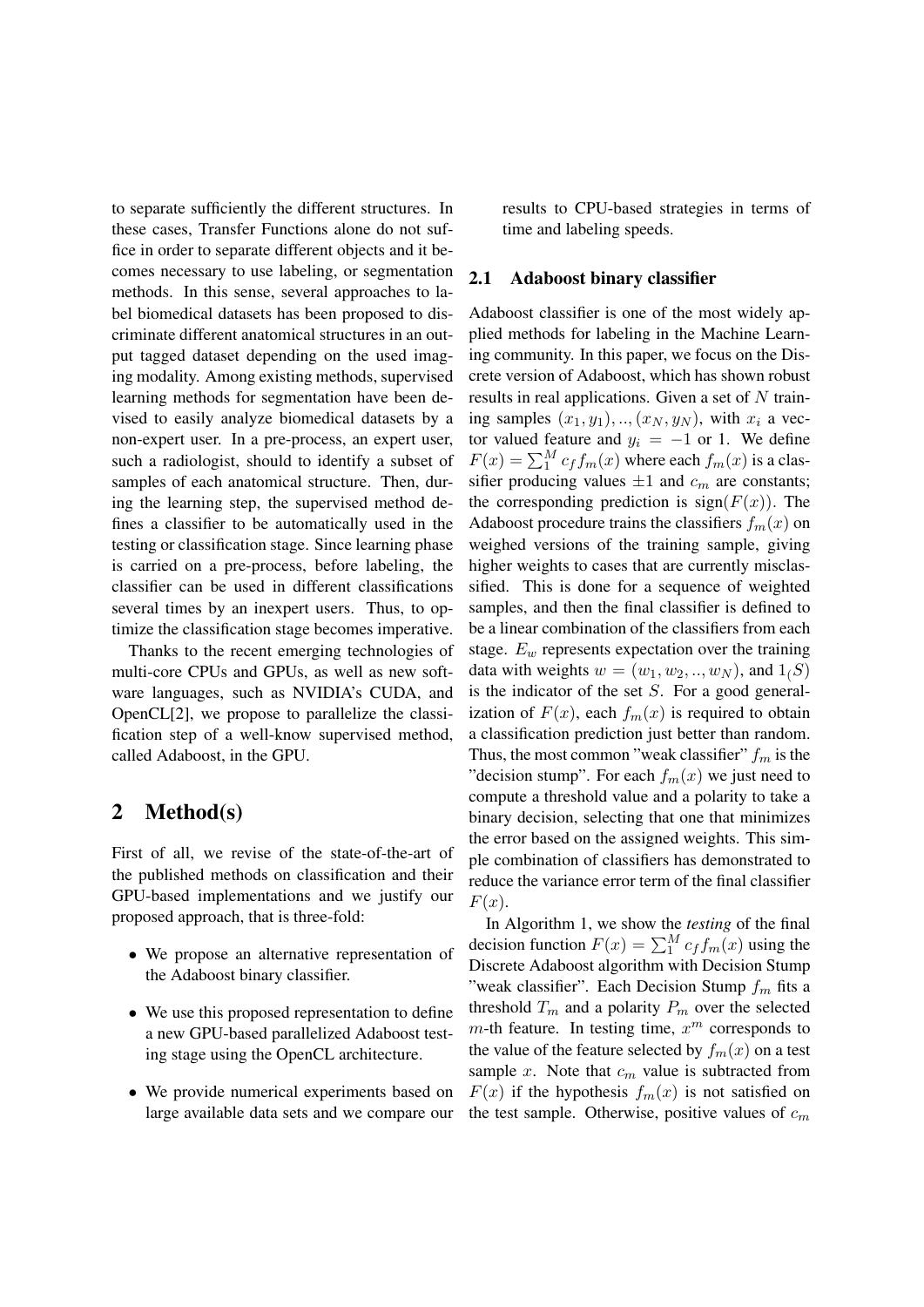are accumulated. Finally decision on  $x$  is obtained by sign $(F(x))$ .

```
1: Given a test sample x
```

```
2: F(x) = 0
```
- 3: Repeat for  $m = 1, 2, ..., M$ : (a)  $F(x) = F(x) + c_m(P_m \cdot x^m < P_m \cdot T_m);$
- 4: Output sign( $F(x)$ )

Algorithm 1: Discrete Adaboost testing algorithm.

We propose to define a new and equivalent representation of  $c_m$  and |x| that facilitate the parallelization of the testing. We define the matrix  $V_{f_m(x)}$  of size  $3 \times (|x| \cdot M)$ , where  $|x|$  corresponds to the dimensionality of the feature space. First row of  $V_{f_m(x)}$  codifies the values  $c_m$  for the corresponding features that have been considered during training. In this sense, each position  $i$  of the first row of  $V_{f_m(x)}$  contains the value  $c_m$  for the feature  $mod(i, |x|)$  if  $mod(i, |x|) \neq 0$  or  $|x|$ , otherwise. The next value of  $c_m$  for that feature is found in position  $i + |x|$ . The positions corresponding to features not considered during training are set to zero. The second and third rows of  $V_{f_m}(x)$  for column *i* contains the values of  $P_m$  and  $T_m$  for the corresponding Decision Stump.

Note that in the representation of  $V_{f_m(x)}$  we loss the information of the order in which the Decision Stumps were fitted during the training step. However, though in different order, all trained "weak classifiers" are codified, and thus, the final additive decision model  $F(x)$  is equivalent.

# 2.2 OpenCL architecture

Our proposed OpenCL's architecture is based primarily on the GPU-PCIe accelerator concept, taking into account the PCIe bottleneck and the GPU's main memory or Global Memory. As we deal with large datasets of voxels, we use out-ofcore techniques to subdivide the initial dataset into subset which can fit into GPU main memory. Thus, PCIe bandwidth becomes an essential factor in the overall execution.

We overview our proposed parallel architecture of OpenCL kernels in Figure 2. The eight features considered at each sample by our binary classifier are: the spatial location  $(x, y, z)$ , the sampled value  $(v)$ , and its associated gradient value  $(gx, gy, gz,$  $|g|$ ). Our binary classifier, for each feature, has  $N = 3 * |number of weights|$ 

We create a matrix of Work-Groups that covers the  $x$  and  $y$  size of the dataset fitted into GPU global memory, whereas the component  $z$  is computed in a inner loop at eack kernel. Each Work-Group classifies one voxel. Insides each Workgroup, we define  $N \times 8$  threads, or WorkItems. Each thread compute a single operation with the 3 channels or weights of the weak classifier. These  $N * 8$  values will be reduced at the end of the execution and compared to a reduced addition. The final label at each voxel is directly computed by this comparison.

### 3 Results

In order to present the results, we considerate different three-dimensional data from CT and MRI image modalities with different sizes. For each data set we trained a Discrete Adaboost classifiers with 32 Decision Stumps. For each voxel we considered eight features: three spatial coordinates, voxel value, three spatial derivates, and gradient magnitude. Finally, we codified the Discrete Adaboost testing classifier as described in previous sections in Matlab, C++, OpenMP, GSGL, and OpenCL codes. Our preliminary results confirm our expectations of time consuming and interactivity of the classification stage.

We achieved PCIe transfers 64 times faster than the previous GSGL version. The introduction of gradient calculation into the GPU added also a speedup having 0,0005 seconds of execution time for 128<sup>3</sup> voxel models in a NVIDIA Geforce GTX 470.

The execution times for the classification kernel are near half that of the GSGL version. In a